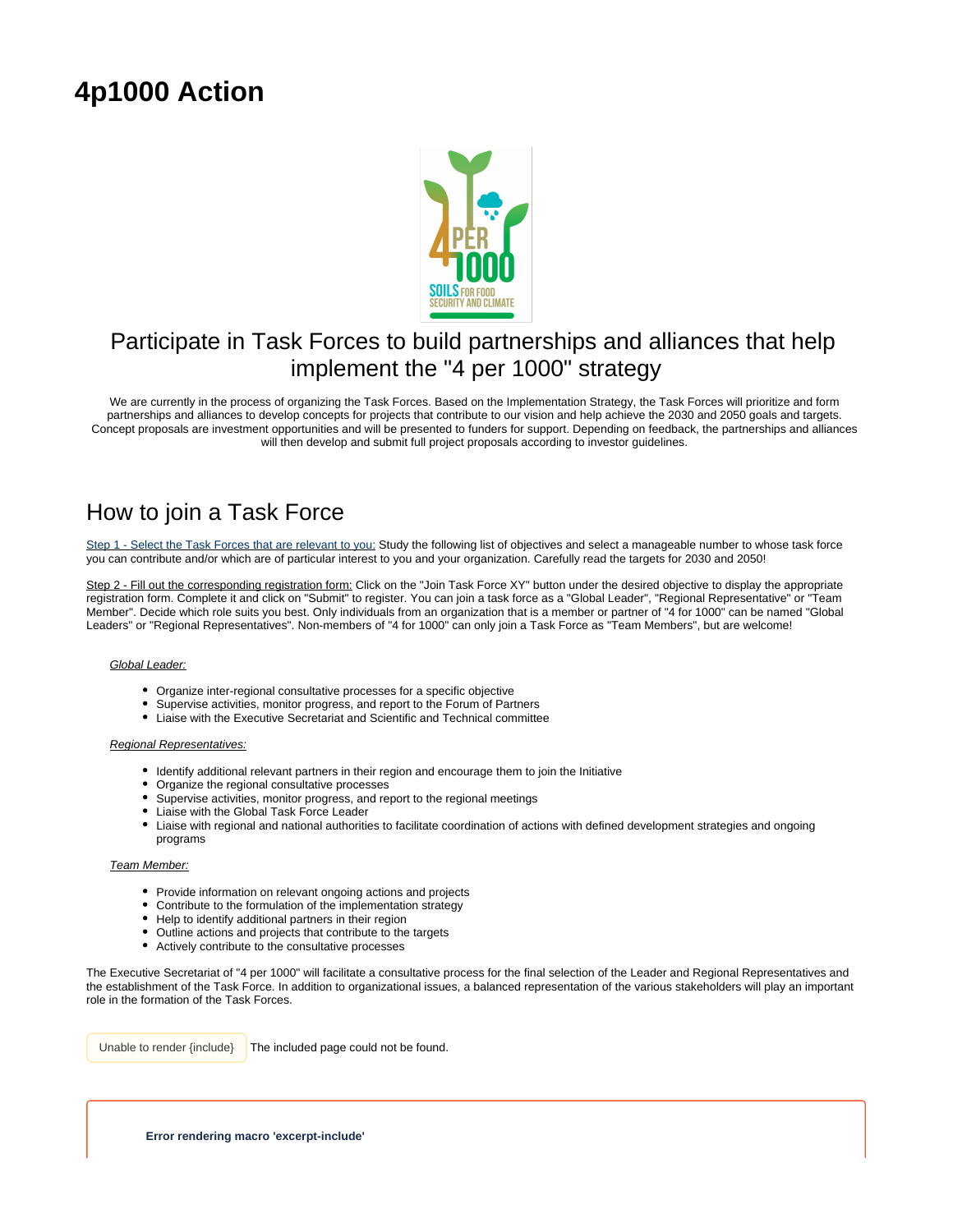The included page could not be found. Unable to render {include}

**Error rendering macro 'excerpt-include'**

User 'null' does not have permission to view the page.

Unable to render {include}

The included page could not be found.

**Error rendering macro 'excerpt-include'**

User 'null' does not have permission to view the page.

Unable to render {include}

The included page could not be found.

**Error rendering macro 'excerpt-include'**

User 'null' does not have permission to view the page.

Unable to render  $\{include\}$  The included page could not be found.

**Error rendering macro 'excerpt-include'**

User 'null' does not have permission to view the page.

The included page could not be found. Unable to render {include}

**Error rendering macro 'excerpt-include'**

User 'null' does not have permission to view the page.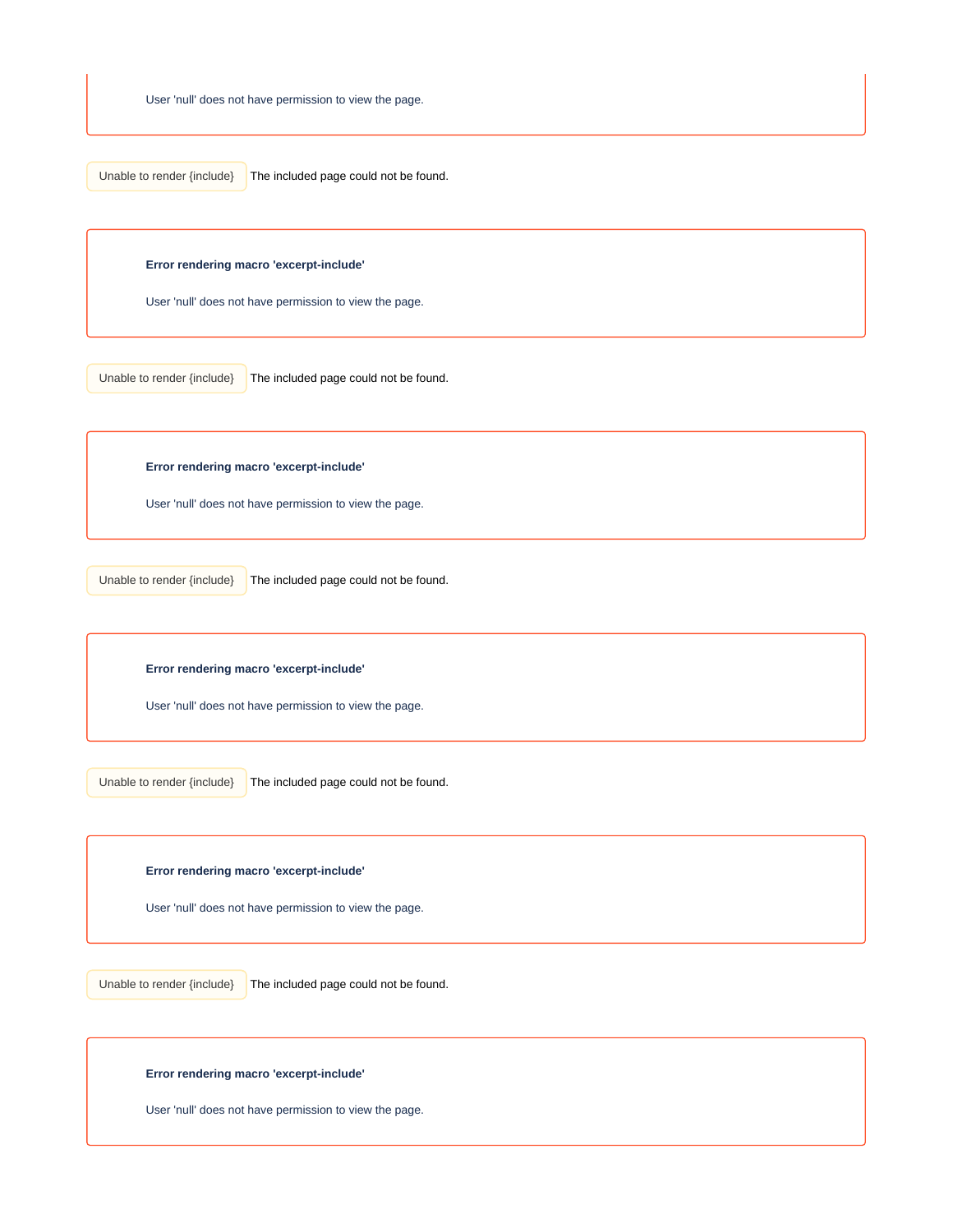The included page could not be found. Unable to render {include}

The included page could not be found. Unable to render {include}

## **Error rendering macro 'excerpt-include'**

User 'null' does not have permission to view the page.

Unable to render {include}

The included page could not be found.

**Error rendering macro 'excerpt-include'**

User 'null' does not have permission to view the page.

Unable to render {include}

The included page could not be found.

**Error rendering macro 'excerpt-include'**

User 'null' does not have permission to view the page.

The included page could not be found. Unable to render {include}

**Error rendering macro 'excerpt-include'**

User 'null' does not have permission to view the page.

Unable to render {include}

The included page could not be found.

The included page could not be found. Unable to render {include}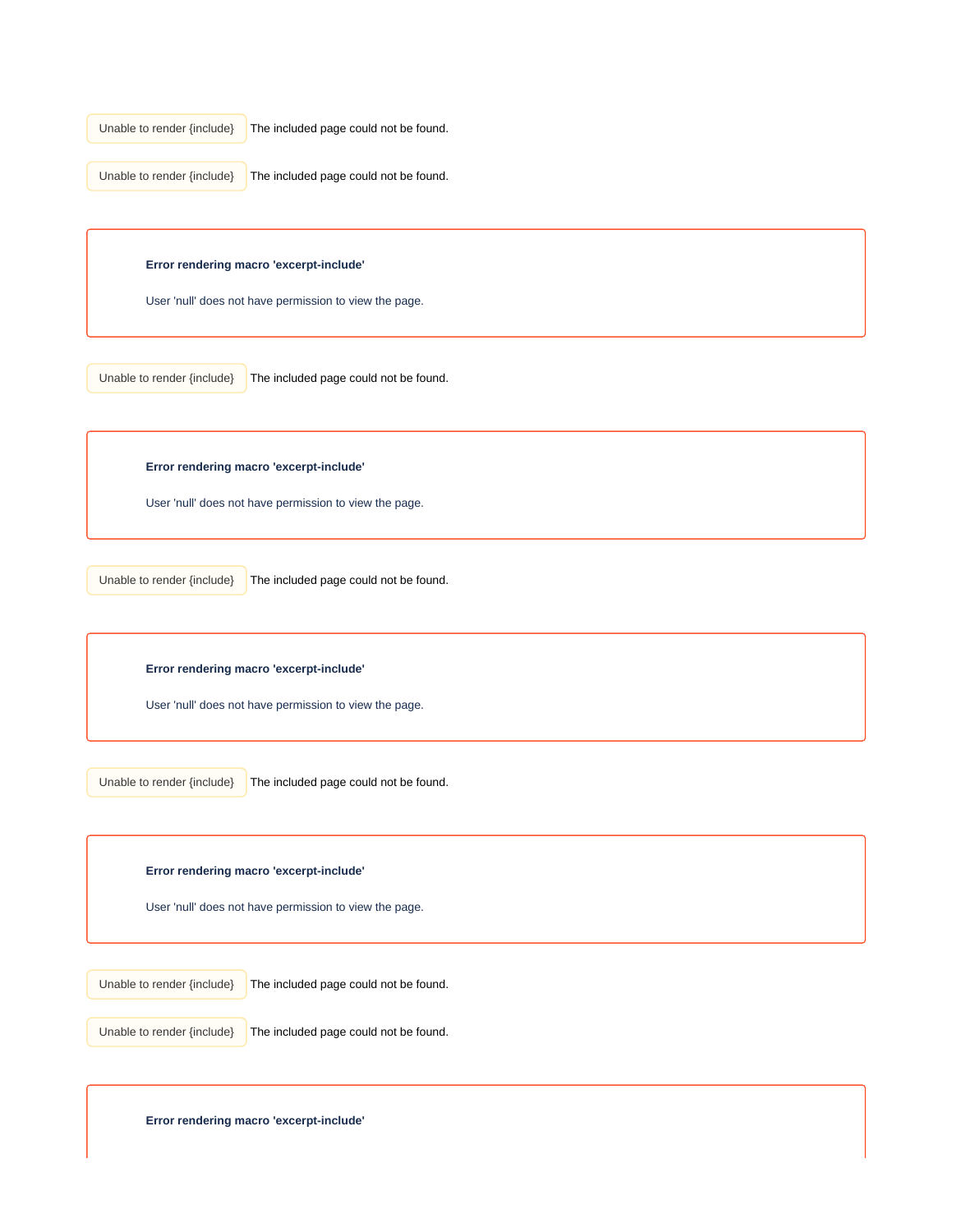The included page could not be found. Unable to render {include}

**Error rendering macro 'excerpt-include'**

User 'null' does not have permission to view the page.

Unable to render {include}

The included page could not be found.

**Error rendering macro 'excerpt-include'**

User 'null' does not have permission to view the page.

Unable to render {include}

The included page could not be found.

**Error rendering macro 'excerpt-include'**

User 'null' does not have permission to view the page.

Unable to render {include}

The included page could not be found.

Unable to render  $\{include\}$  The included page could not be found.

**Error rendering macro 'excerpt-include'**

User 'null' does not have permission to view the page.

The included page could not be found. Unable to render {include}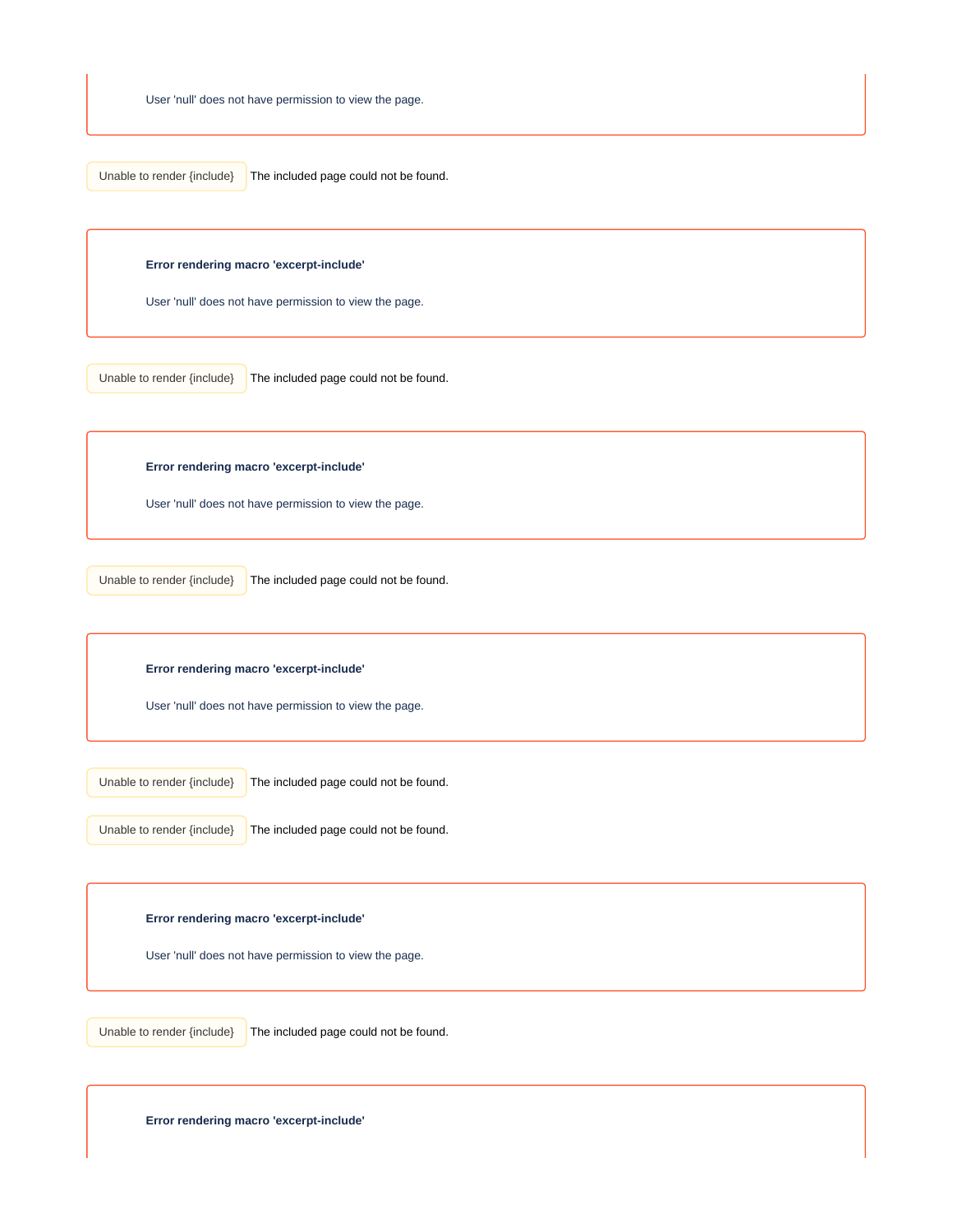The included page could not be found. Unable to render {include}

**Error rendering macro 'excerpt-include'**

User 'null' does not have permission to view the page.

Unable to render {include}

The included page could not be found.

**Error rendering macro 'excerpt-include'**

User 'null' does not have permission to view the page.

Unable to render {include}

The included page could not be found.

Unable to render {include}

The included page could not be found.

**Error rendering macro 'excerpt-include'**

User 'null' does not have permission to view the page.

The included page could not be found. Unable to render {include}

**Error rendering macro 'excerpt-include'**

User 'null' does not have permission to view the page.

The included page could not be found. Unable to render {include}